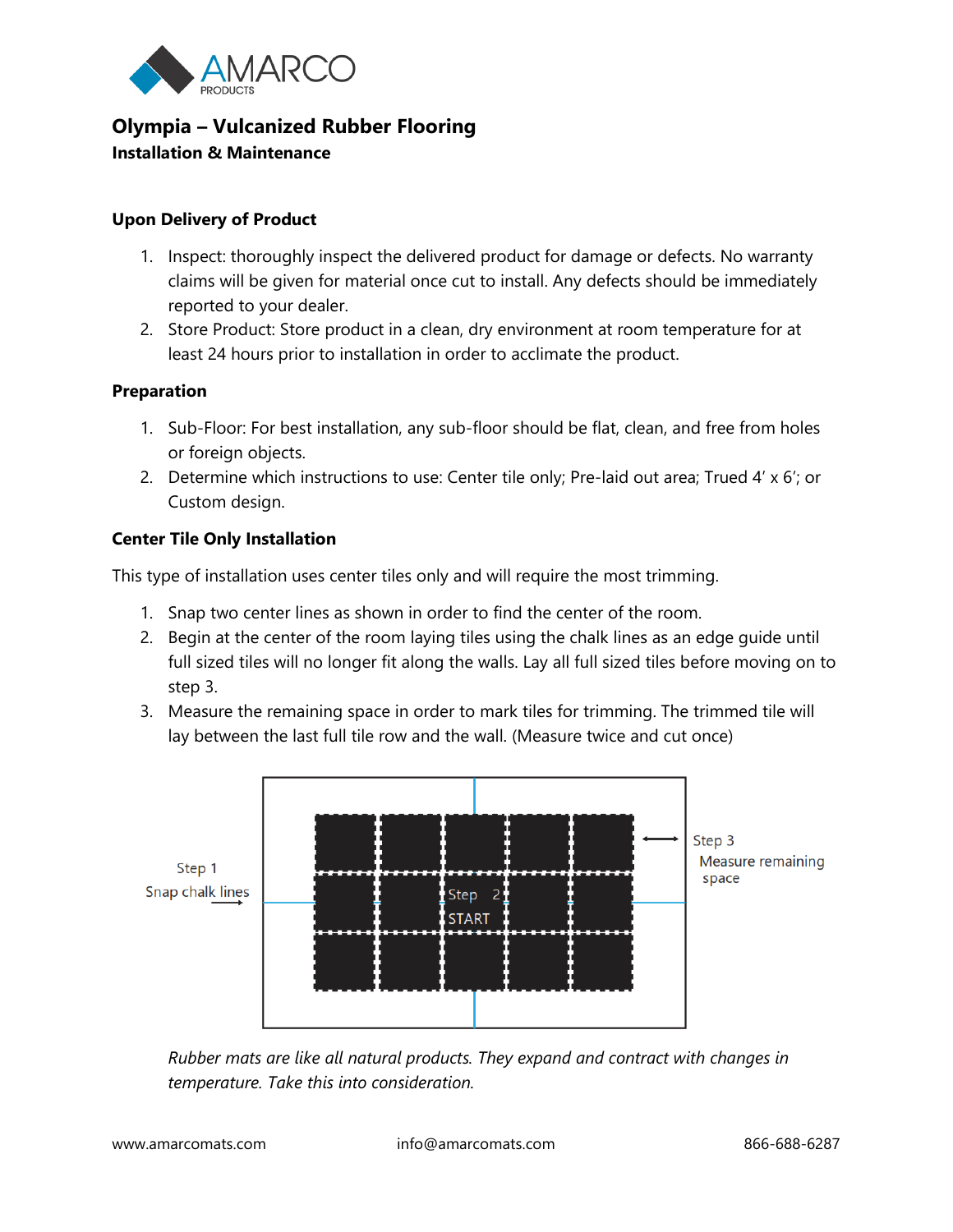

# **Trued Tile Installation**

This style of installation utilizes 4' x 6' mats which are trued to line up without interlocks for wall to wall installations.

- 1. Cut one mat in half and begin by laying that half in a corner and working down the wall with full tiles after the first.
- 2. Start the second row with a full tile so as to offset the seams along the room.
- 3. Measure the remaining space that is smaller than one full tile and trim the final row to lay between the wall and last full tile row.



# **Pre laid out area**

This style of installation will utilize a precut area that is slightly larger than the intended room. The package will use corner, border, and center tiles to help minimize trimming onsite.

- 1. Using the included diagram, find a corner to start with and work your way down both adjoining walls utilizing a corner and border pieces that are precut.
- 2. Trim the last pieces along each wall to fit the desired space.
- 3. Fill in the rest of the room with the center pieces until the last row is reached.
- 4. Trim the final row of border and corner pieces to fit the remaining space.



Trim tiles to fit along wall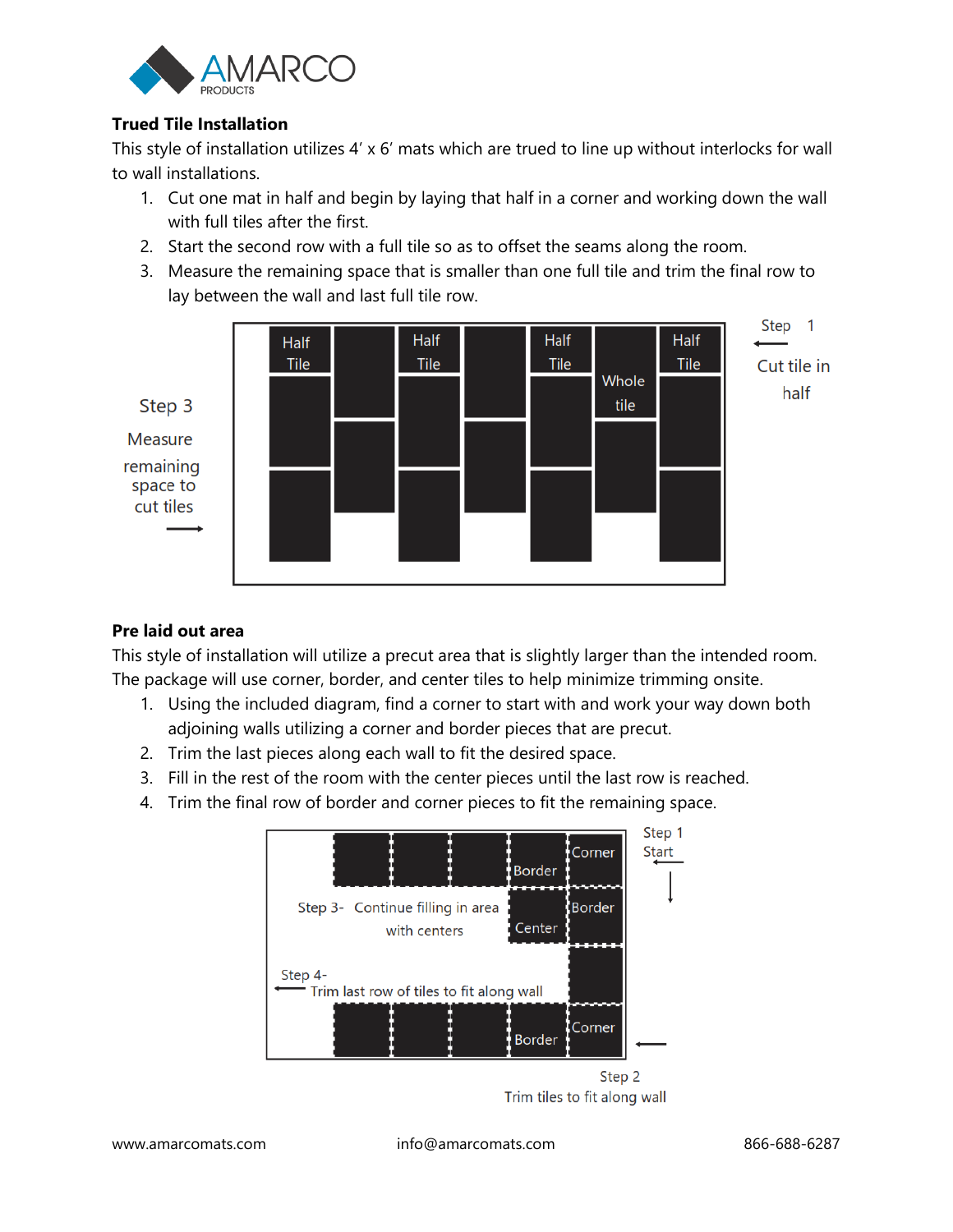

# **Custom Design**

This style of installation utilizes a custom designed plan which will have a layout sent with the shipment. It requires the least amount of trimming onsite and allows for complex layouts.

- 1. Using the included layout, find the part labeled "A", and begin by laying this piece.
- 2. Continue laying custom pieces in alphabetical order while using standard parts to fill in areas as labeled on diagram.
- 3. Individual parts will need to be trimmed based on walls which aren't straight and measurement variances.



### **Recommended Tools:**

- Measuring tape
- Metal edge or T-square
- Utility knife with extra blades
- WD-40 or dish soap
- Chalk line (center install)
- $\bullet$  4 ft 2' x 4' (trued install)
- Rubber Mallet (trued mat install)
- Shims (included with every order)

### **Installation Tips:**

- 1. Shims are included with every order to offset any level inconsistencies in the floor base. Additional shims may be ordered as no floor is perfectly levels.
- 2. Use the WD-40 or dish soap to lubricate your blade before cutting. Changes blades regularly while installing in order to obtain clean edges.
- 3. Use the metal edge or T-Square to guide your utility knife while trimming. It may take more than one pass to cut through the entire tile cleanly.
- 4. Place the 4 foot 2' x 4' from the tool list next to each installed mat and use the rubber mallet to tap it tightly against the wall or previously laid row in order to get a close fit.